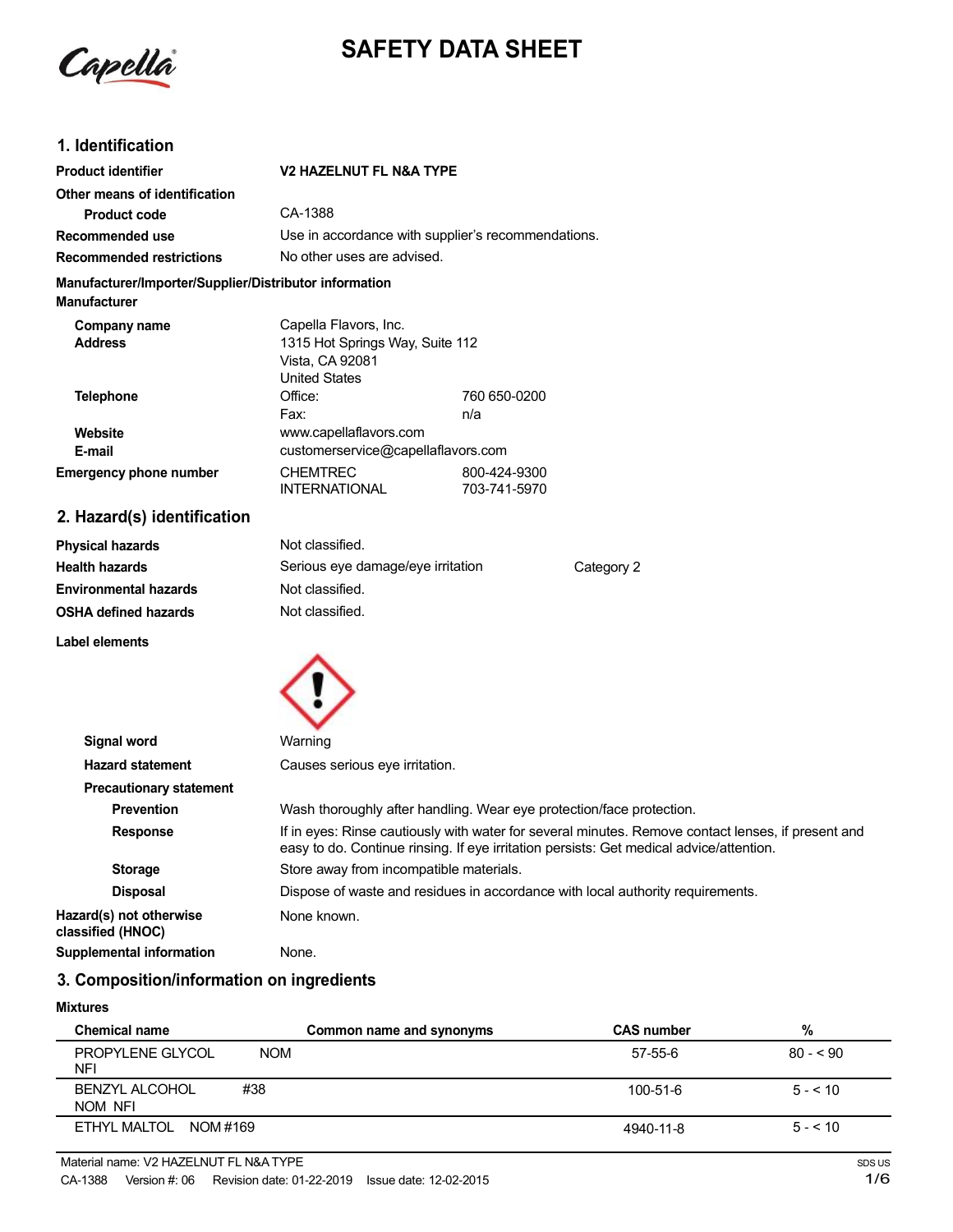| <b>Chemical name</b>                                                         | Common name and synonyms                                                                                                                                                                                                                                                                                                                                                                                                               | <b>CAS number</b> | %        |
|------------------------------------------------------------------------------|----------------------------------------------------------------------------------------------------------------------------------------------------------------------------------------------------------------------------------------------------------------------------------------------------------------------------------------------------------------------------------------------------------------------------------------|-------------------|----------|
| ETHYL VANILLIN #296                                                          |                                                                                                                                                                                                                                                                                                                                                                                                                                        | 121-32-4          | $5 - 10$ |
| VANILLIN #234                                                                |                                                                                                                                                                                                                                                                                                                                                                                                                                        | 121-33-5          | $1 - 3$  |
| Other components below reportable levels                                     |                                                                                                                                                                                                                                                                                                                                                                                                                                        |                   | $1 - 3$  |
|                                                                              | *Designates that a specific chemical identity and/or percentage of composition has been withheld as a trade secret.                                                                                                                                                                                                                                                                                                                    |                   |          |
| 4. First-aid measures                                                        |                                                                                                                                                                                                                                                                                                                                                                                                                                        |                   |          |
| <b>Inhalation</b>                                                            | Move to fresh air. Call a physician if symptoms develop or persist.                                                                                                                                                                                                                                                                                                                                                                    |                   |          |
| <b>Skin contact</b>                                                          | Wash off with soap and water. Get medical attention if irritation develops and persists.                                                                                                                                                                                                                                                                                                                                               |                   |          |
| Eye contact                                                                  | Immediately flush eyes with plenty of water for at least 15 minutes. Remove contact lenses, if<br>present and easy to do. Continue rinsing. If eye irritation persists: Get medical advice/attention.                                                                                                                                                                                                                                  |                   |          |
| Ingestion                                                                    | Rinse mouth. Get medical attention if symptoms occur.                                                                                                                                                                                                                                                                                                                                                                                  |                   |          |
| <b>Most important</b><br>symptoms/effects, acute and                         | Severe eye irritation. Symptoms may include stinging, tearing, redness, swelling, and blurred<br>vision.                                                                                                                                                                                                                                                                                                                               |                   |          |
| delayed                                                                      |                                                                                                                                                                                                                                                                                                                                                                                                                                        |                   |          |
| Indication of immediate<br>medical attention and special<br>treatment needed | Provide general supportive measures and treat symptomatically. Keep victim under observation.<br>Symptoms may be delayed.                                                                                                                                                                                                                                                                                                              |                   |          |
| <b>General information</b>                                                   | Ensure that medical personnel are aware of the material(s) involved, and take precautions to<br>protect themselves.                                                                                                                                                                                                                                                                                                                    |                   |          |
| 5. Fire-fighting measures                                                    |                                                                                                                                                                                                                                                                                                                                                                                                                                        |                   |          |
| Suitable extinguishing media                                                 | Alcohol resistant foam. Powder. Carbon dioxide (CO2).                                                                                                                                                                                                                                                                                                                                                                                  |                   |          |
| Unsuitable extinguishing<br>media                                            | Do not use water jet as an extinguisher, as this will spread the fire.                                                                                                                                                                                                                                                                                                                                                                 |                   |          |
| Specific hazards arising from<br>the chemical                                | During fire, gases hazardous to health may be formed.                                                                                                                                                                                                                                                                                                                                                                                  |                   |          |
| Special protective equipment<br>and precautions for firefighters             | Self-contained breathing apparatus and full protective clothing must be worn in case of fire.                                                                                                                                                                                                                                                                                                                                          |                   |          |
| <b>Fire fighting</b><br>equipment/instructions                               | Move containers from fire area if you can do so without risk.                                                                                                                                                                                                                                                                                                                                                                          |                   |          |
| <b>Specific methods</b>                                                      | Use standard firefighting procedures and consider the hazards of other involved materials.                                                                                                                                                                                                                                                                                                                                             |                   |          |
| <b>General fire hazards</b>                                                  | No unusual fire or explosion hazards noted.                                                                                                                                                                                                                                                                                                                                                                                            |                   |          |
| 6. Accidental release measures                                               |                                                                                                                                                                                                                                                                                                                                                                                                                                        |                   |          |
| Personal precautions,<br>protective equipment and<br>emergency procedures    | Keep unnecessary personnel away. Keep people away from and upwind of spill/leak. Wear<br>appropriate protective equipment and clothing during clean-up. Do not touch damaged containers<br>or spilled material unless wearing appropriate protective clothing. Ensure adequate ventilation.<br>Local authorities should be advised if significant spillages cannot be contained. For personal<br>protection, see section 8 of the SDS. |                   |          |
| Methods and materials for                                                    | Use water spray to reduce vapors or divert vapor cloud drift.                                                                                                                                                                                                                                                                                                                                                                          |                   |          |
| containment and cleaning up                                                  | Large Spills: Stop the flow of material, if this is without risk. Dike the spilled material, where this is<br>possible. Absorb in vermiculite, dry sand or earth and place into containers. Following product<br>recovery, flush area with water.                                                                                                                                                                                      |                   |          |
|                                                                              | Small Spills: Wipe up with absorbent material (e.g. cloth, fleece). Clean surface thoroughly to<br>remove residual contamination.                                                                                                                                                                                                                                                                                                      |                   |          |
|                                                                              | Never return spills to original containers for re-use. For waste disposal, see section 13 of the SDS.                                                                                                                                                                                                                                                                                                                                  |                   |          |
| <b>Environmental precautions</b>                                             | Avoid discharge into drains, water courses or onto the ground.                                                                                                                                                                                                                                                                                                                                                                         |                   |          |
| 7. Handling and storage                                                      |                                                                                                                                                                                                                                                                                                                                                                                                                                        |                   |          |

**Precautions for safe handling Conditions for safe storage, including any incompatibilities** Avoid contact with eyes. Avoid prolonged exposure. Provide adequate ventilation. Wear appropriate personal protective equipment. Observe good industrial hygiene practices. Store in tightly closed container. Store away from incompatible materials (see Section 10 of the SDS).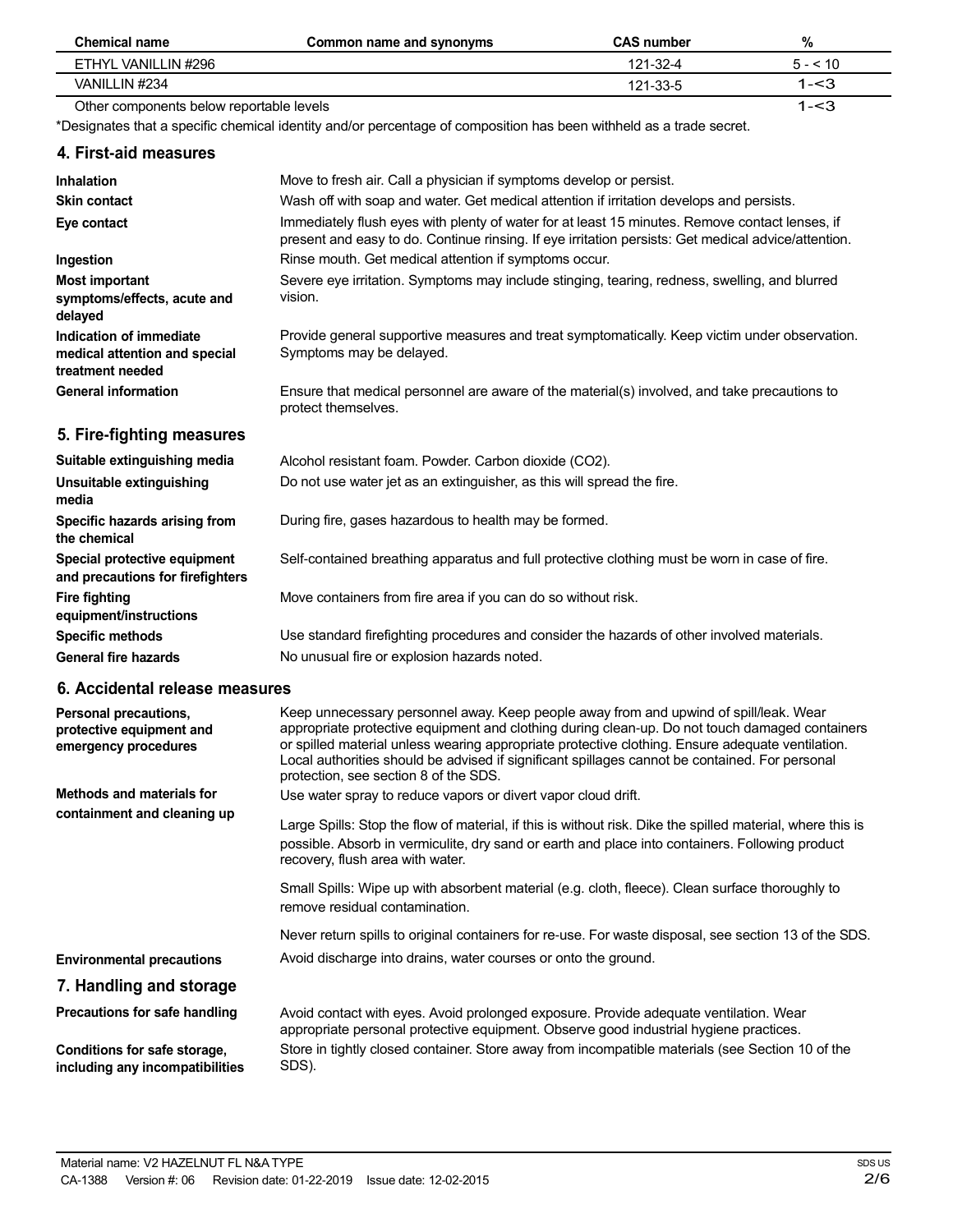# **8. Exposure controls/personal protection**

## **Occupational exposure limits**

The following constituents are the only constituents of the product which have a PEL, TLV or other recommended exposure limit. At this time, the other constituents have no known exposure limits.

| <b>Components</b>                                       | US. Workplace Environmental Exposure Level (WEEL) Guides<br><b>Type</b>                                                                                                                                                                                                                                                                                                                     | Value             | Form     |
|---------------------------------------------------------|---------------------------------------------------------------------------------------------------------------------------------------------------------------------------------------------------------------------------------------------------------------------------------------------------------------------------------------------------------------------------------------------|-------------------|----------|
| <b>BENZYL ALCOHOL</b><br>#38 NOM NFI (CAS<br>$100-51-6$ | <b>TWA</b>                                                                                                                                                                                                                                                                                                                                                                                  | 44.2 mg/m3        |          |
|                                                         |                                                                                                                                                                                                                                                                                                                                                                                             | 10 ppm            |          |
| PROPYLENE GLYCOL<br>NOM NFI (CAS 57-55-6)               | <b>TWA</b>                                                                                                                                                                                                                                                                                                                                                                                  | $10 \text{ mg/m}$ | Aerosol. |
| VANILLIN #234 (CAS<br>$121 - 33 - 5$                    | <b>TWA</b>                                                                                                                                                                                                                                                                                                                                                                                  | 10 mg/m3          |          |
| <b>Biological limit values</b>                          | No biological exposure limits noted for the ingredient(s).                                                                                                                                                                                                                                                                                                                                  |                   |          |
| Appropriate engineering<br>controls                     | Good general ventilation should be used. Ventilation rates should be matched to conditions. If<br>applicable, use process enclosures, local exhaust ventilation, or other engineering controls to<br>maintain airborne levels below recommended exposure limits. If exposure limits have not been<br>established, maintain airborne levels to an acceptable level. Provide eyewash station. |                   |          |
|                                                         | Individual protection measures, such as personal protective equipment                                                                                                                                                                                                                                                                                                                       |                   |          |
| <b>Eye/face protection</b>                              | Wear safety glasses with side shields (or goggles).                                                                                                                                                                                                                                                                                                                                         |                   |          |
| <b>Skin protection</b>                                  |                                                                                                                                                                                                                                                                                                                                                                                             |                   |          |
| Hand protection                                         | Wear appropriate chemical resistant gloves.                                                                                                                                                                                                                                                                                                                                                 |                   |          |
| Other                                                   | Wear suitable protective clothing.                                                                                                                                                                                                                                                                                                                                                          |                   |          |
| <b>Respiratory protection</b>                           | In case of insufficient ventilation, wear suitable respiratory equipment.                                                                                                                                                                                                                                                                                                                   |                   |          |
| <b>Thermal hazards</b>                                  | Wear appropriate thermal protective clothing, when necessary.                                                                                                                                                                                                                                                                                                                               |                   |          |
| <b>General hygiene</b><br>considerations                | Always observe good personal hygiene measures, such as washing after handling the material<br>and before eating, drinking, and/or smoking. Routinely wash work clothing and protective<br>equipment to remove contaminants.                                                                                                                                                                 |                   |          |

## **9. Physical and chemical properties**

| Appearance                                   |                                               |
|----------------------------------------------|-----------------------------------------------|
| <b>Physical state</b>                        | Liquid.                                       |
| Form                                         | Liquid.                                       |
| Color                                        | Not available.                                |
| Odor                                         | Not available.                                |
| <b>Odor threshold</b>                        | Not available.                                |
| рH                                           | Not available.                                |
| Melting point/freezing point                 | -74.2 $\degree$ F (-59 $\degree$ C) estimated |
| Initial boiling point and boiling<br>range   | 370.76 °F (188.2 °C) estimated                |
| <b>Flash point</b>                           | 217.4 °F (103.0 °C) Closed Cup                |
| <b>Evaporation rate</b>                      | Not available.                                |
| Flammability (solid, gas)                    | Not applicable.                               |
| Upper/lower flammability or explosive limits |                                               |
| <b>Flammability limit - lower</b><br>$(\%)$  | Not available.                                |
| Flammability limit - upper<br>$(\%)$         | Not available.                                |
| Explosive limit - lower (%)                  | Not available.                                |
| Explosive limit - upper (%)                  | Not available.                                |
| Vapor pressure                               | 0.15 hPa estimated                            |
| <b>Vapor density</b>                         | Not available.                                |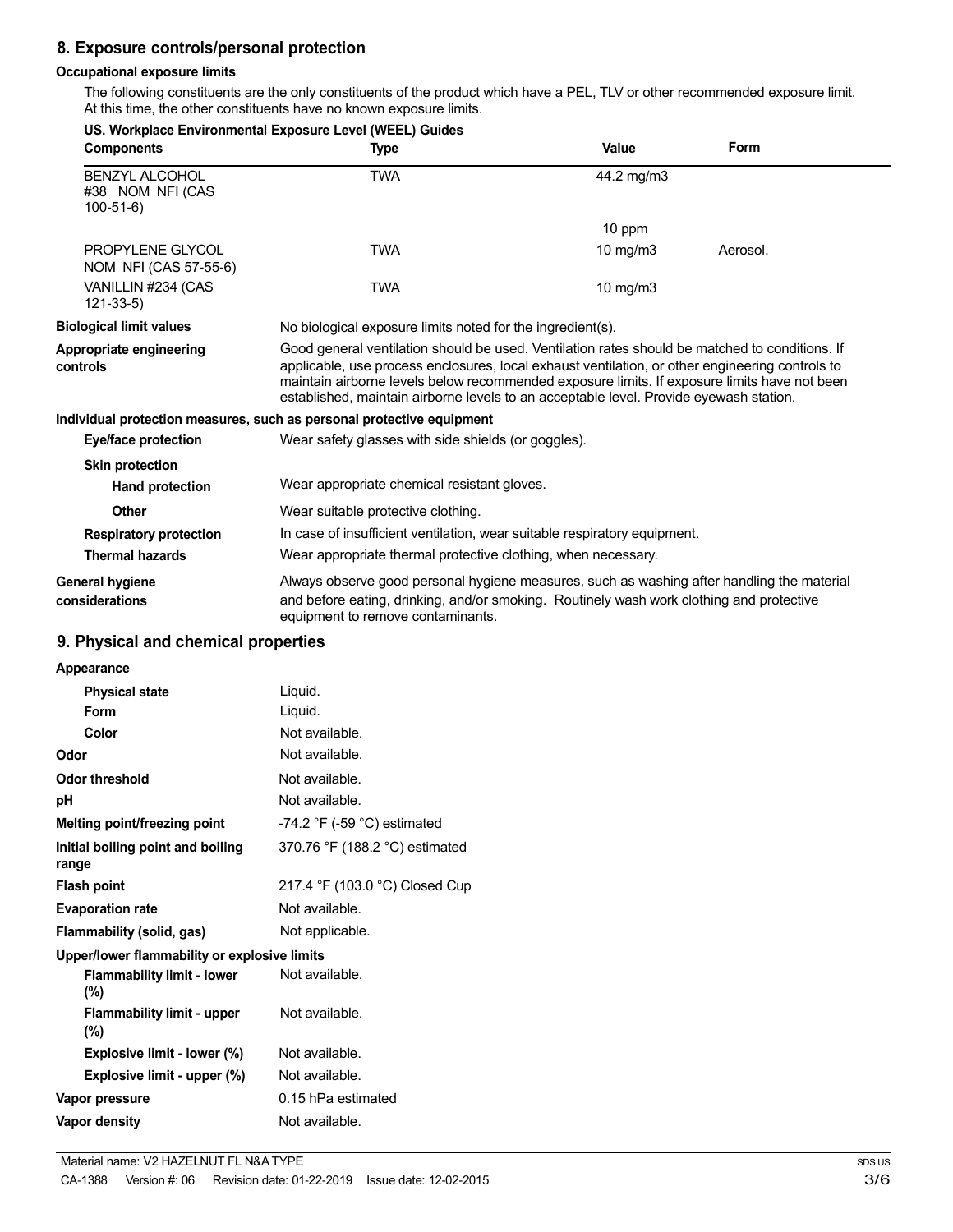| <b>Relative density</b>                           | Not available.                                                                                                             |
|---------------------------------------------------|----------------------------------------------------------------------------------------------------------------------------|
| Solubility(ies)                                   |                                                                                                                            |
| Solubility (water)                                | Not available.                                                                                                             |
| <b>Partition coefficient</b><br>(n-octanol/water) | Not available.                                                                                                             |
| <b>Auto-ignition temperature</b>                  | 700 °F (371.11 °C) estimated                                                                                               |
| <b>Decomposition temperature</b>                  | Not available.                                                                                                             |
| <b>Viscosity</b>                                  | Not available.                                                                                                             |
| <b>Other information</b>                          |                                                                                                                            |
| <b>Explosive properties</b>                       | Not explosive.                                                                                                             |
| <b>Flammability class</b>                         | Combustible IIIB estimated                                                                                                 |
| <b>Oxidizing properties</b>                       | Not oxidizing.                                                                                                             |
| <b>Refractive index</b>                           | 1.4387 - 1.4687                                                                                                            |
| Specific gravity                                  | $1.04 - 1.07$                                                                                                              |
| 10. Stability and reactivity                      |                                                                                                                            |
| <b>Reactivity</b>                                 | The product is stable and non-reactive under normal conditions of use, storage and transport.                              |
| <b>Chemical stability</b>                         | Material is stable under normal conditions.                                                                                |
| Possibility of hazardous<br>reactions             | No dangerous reaction known under conditions of normal use.                                                                |
| <b>Conditions to avoid</b>                        | Keep away from heat, hot surfaces, sparks, open flames and other ignition sources. Contact with<br>incompatible materials. |
| Incompatible materials                            | Strong oxidizing agents.                                                                                                   |
| <b>Hazardous decomposition</b><br>products        | No hazardous decomposition products are known.                                                                             |

# **11. Toxicological information**

## **Information on likely routes of exposure**

| <b>Inhalation</b>                                                                  | Prolonged inhalation may be harmful.                                                                     |
|------------------------------------------------------------------------------------|----------------------------------------------------------------------------------------------------------|
| <b>Skin contact</b>                                                                | No adverse effects due to skin contact are expected.                                                     |
| Eye contact                                                                        | Causes serious eye irritation.                                                                           |
| <b>Ingestion</b>                                                                   | Expected to be a low ingestion hazard.                                                                   |
| Symptoms related to the<br>physical, chemical and<br>toxicological characteristics | Severe eye irritation. Symptoms may include stinging, tearing, redness, swelling, and blurred<br>vision. |

## **Information on toxicological effects**

| <b>Acute toxicity</b>                |                                                               |                                                                                          |
|--------------------------------------|---------------------------------------------------------------|------------------------------------------------------------------------------------------|
| <b>Components</b>                    | <b>Species</b>                                                | <b>Test Results</b>                                                                      |
| <b>BENZYL ALCOHOL</b>                | #38 NOM NFI (CAS 100-51-6)                                    |                                                                                          |
| <u>Acute</u>                         |                                                               |                                                                                          |
| Oral                                 |                                                               |                                                                                          |
| LD50                                 | Rat                                                           | 1230 - 3100 mg/kg                                                                        |
| Skin corrosion/irritation            |                                                               | Prolonged skin contact may cause temporary irritation.                                   |
| Serious eye damage/eye<br>irritation | Causes serious eye irritation.                                |                                                                                          |
| Respiratory or skin sensitization    |                                                               |                                                                                          |
| <b>Respiratory sensitization</b>     | Not a respiratory sensitizer.                                 |                                                                                          |
| <b>Skin sensitization</b>            |                                                               | This product is not expected to cause skin sensitization.                                |
| Germ cell mutagenicity               | mutagenic or genotoxic.                                       | No data available to indicate product or any components present at greater than 0.1% are |
| Carcinogenicity                      | Not classifiable as to carcinogenicity to humans.             |                                                                                          |
|                                      | <b>IARC Monographs. Overall Evaluation of Carcinogenicity</b> |                                                                                          |
| Not listed.                          |                                                               |                                                                                          |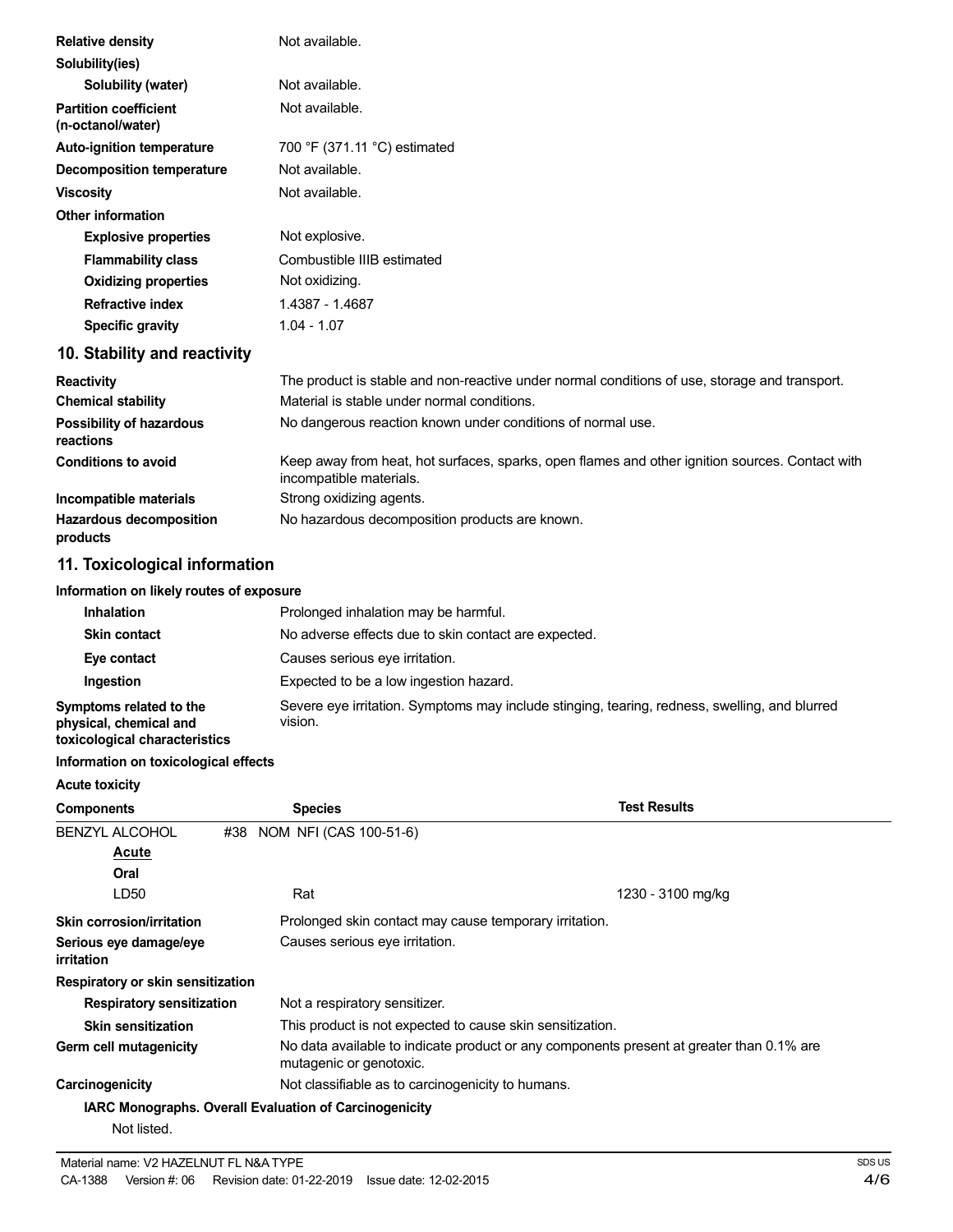| OSHA Specifically Regulated Substances (29 CFR 1910.1001-1052)<br>Not regulated.                  |                                                               |                                                                                                                                                                                                       |        |
|---------------------------------------------------------------------------------------------------|---------------------------------------------------------------|-------------------------------------------------------------------------------------------------------------------------------------------------------------------------------------------------------|--------|
| US. National Toxicology Program (NTP) Report on Carcinogens<br>Not listed.                        |                                                               |                                                                                                                                                                                                       |        |
| <b>Reproductive toxicity</b>                                                                      |                                                               | This product is not expected to cause reproductive or developmental effects.                                                                                                                          |        |
| Specific target organ toxicity -<br>single exposure                                               | Not classified.                                               |                                                                                                                                                                                                       |        |
| Specific target organ toxicity -<br>repeated exposure                                             | Not classified.                                               |                                                                                                                                                                                                       |        |
| <b>Aspiration hazard</b>                                                                          | Not an aspiration hazard.                                     |                                                                                                                                                                                                       |        |
| <b>Chronic effects</b>                                                                            | Prolonged inhalation may be harmful.                          |                                                                                                                                                                                                       |        |
| 12. Ecological information                                                                        |                                                               |                                                                                                                                                                                                       |        |
| <b>Ecotoxicity</b>                                                                                |                                                               | The product is not classified as environmentally hazardous. However, this does not exclude the<br>possibility that large or frequent spills can have a harmful or damaging effect on the environment. |        |
| Persistence and degradability                                                                     |                                                               | No data is available on the degradability of any ingredients in the mixture.                                                                                                                          |        |
| <b>Bioaccumulative potential</b>                                                                  |                                                               |                                                                                                                                                                                                       |        |
| Partition coefficient n-octanol / water (log Kow)<br><b>BENZYL ALCOHOL</b><br>ETHYL VANILLIN #296 | #38 NOM NFI                                                   | 1.1<br>1.61                                                                                                                                                                                           |        |
| PROPYLENE GLYCOL<br>VANILLIN #234                                                                 | NOM NFI                                                       | $-0.92$<br>1.37                                                                                                                                                                                       |        |
| <b>Mobility in soil</b>                                                                           | No data available.                                            |                                                                                                                                                                                                       |        |
| Other adverse effects                                                                             |                                                               | No other adverse environmental effects (e.g. ozone depletion, photochemical ozone creation<br>potential, endocrine disruption, global warming potential) are expected from this component.            |        |
| 13. Disposal considerations                                                                       |                                                               |                                                                                                                                                                                                       |        |
| <b>Disposal instructions</b>                                                                      |                                                               | Collect and reclaim or dispose in sealed containers at licensed waste disposal site. Dispose of<br>contents/container in accordance with local/regional/national/international regulations.           |        |
| <b>Local disposal regulations</b>                                                                 |                                                               | Dispose in accordance with all applicable regulations.                                                                                                                                                |        |
| Hazardous waste code                                                                              | disposal company.                                             | The waste code should be assigned in discussion between the user, the producer and the waste                                                                                                          |        |
| Waste from residues / unused<br>products                                                          | Disposal instructions).                                       | Dispose of in accordance with local regulations. Empty containers or liners may retain some<br>product residues. This material and its container must be disposed of in a safe manner (see:           |        |
| Contaminated packaging                                                                            | disposal.                                                     | Since emptied containers may retain product residue, follow label warnings even after container is<br>emptied. Empty containers should be taken to an approved waste handling site for recycling or   |        |
| 14. Transport information<br>DOT                                                                  |                                                               |                                                                                                                                                                                                       |        |
| Not regulated as dangerous goods.                                                                 |                                                               |                                                                                                                                                                                                       |        |
| <b>IATA</b>                                                                                       |                                                               |                                                                                                                                                                                                       |        |
| Not regulated as dangerous goods.<br><b>IMDG</b>                                                  |                                                               |                                                                                                                                                                                                       |        |
| Not regulated as dangerous goods.                                                                 |                                                               |                                                                                                                                                                                                       |        |
| Transport in bulk according to<br>Annex II of MARPOL 73/78 and<br>the IBC Code                    | Not established.                                              |                                                                                                                                                                                                       |        |
| 15. Regulatory information                                                                        |                                                               |                                                                                                                                                                                                       |        |
| <b>US federal regulations</b>                                                                     | Standard, 29 CFR 1910.1200.                                   | This product is a "Hazardous Chemical" as defined by the OSHA Hazard Communication                                                                                                                    |        |
| <b>Toxic Substances Control Act (TSCA)</b>                                                        |                                                               |                                                                                                                                                                                                       |        |
|                                                                                                   | TSCA Section 12(b) Export Notification (40 CFR 707, Subpt. D) |                                                                                                                                                                                                       |        |
| Not regulated.                                                                                    |                                                               |                                                                                                                                                                                                       |        |
| <b>CERCLA Hazardous Substance List (40 CFR 302.4)</b>                                             |                                                               |                                                                                                                                                                                                       |        |
| Not listed.                                                                                       |                                                               |                                                                                                                                                                                                       |        |
| Material name: V2 HAZELNUT FL N&A TYPE                                                            |                                                               |                                                                                                                                                                                                       | SDS US |
| CA-1388<br>Version #: 06                                                                          | Revision date: 01-22-2019                                     | Issue date: 12-02-2015                                                                                                                                                                                | 5/6    |